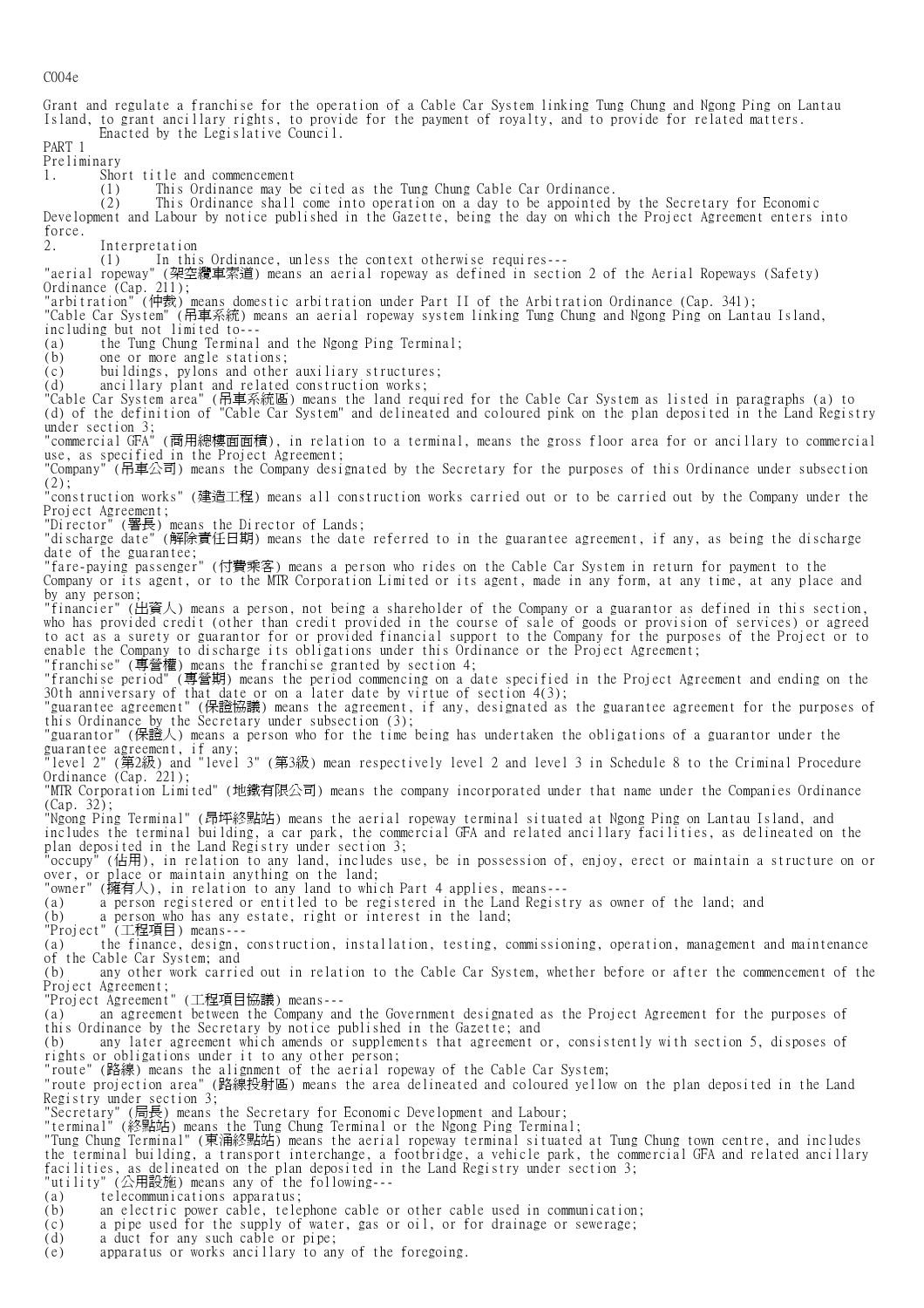(2) Subject to subsection (3), the Secretary may by notice published in the Gazette designate a Company for the purposes of this Ordinance, which shall be either the MTR Corporation Limited or a wholly-owned subsidiary of the MTR Corporation Limited.

 (3) If the Secretary designates as the Company under subsection (2) a wholly-owned subsidiary of the MTR Corporation Limited, the Secretary shall---

(a) by notice published in the Gazette designate a guarantee agreement for the purposes of this Ordinance;<br>(b) ensure that guarantors acceptable to the Secretary have entered into the guarantee agreement;

(b) ensure that guarantors acceptable to the Secretary have entered into the guarantee agreement;<br>(c) by order amend Schedule 1 to the Prevention of Bribery Ordinance (Cap. 201) so as to include

by order amend Schedule 1 to the Prevention of Bribery Ordinance (Cap. 201) so as to include in that Schedule the wholly-owned subsidiary.

 (4) A reference in this Ordinance to a Secretary or a Director, in relation to any power, duty or function conferred on, imposed on or assigned to the Secretary or Director, as the case may be, includes a reference to any public officer or other person whom the Secretary or Director respectively authorizes to exercise, discharge or perform the power, duty or function.<br>(5) A power or f

 (5) A power or function conferred on or assigned to the Chief Executive in Council by this Ordinance may be exercised or performed by the Chief Executive acting in his or her discretion if the Chief Executive is of the opinion that the power needs to be exercised or the function to be performed in an emergency situation.<br>3. Plan of Cable Car System area and route Plan of Cable Car System area and route

projection area

(1) The Secretary shall, before the Project Agreement enters into force---

(a) prepare a plan delineating the location, extent and boundaries of---

(i) the Cable Car System area;

 $(iii)$  the route projection area;

(iii) the Ngong Ping Terminal; and

(iv) the Tung Chung Terminal;

(iv) the Tung Chung Terminal;<br>(b) assign a number to the plan, and sign and date it;

(c) deposit the plan in the Land Registry; and

(d) as soon as practicable thereafter, publish a notice in the Gazette that the plan has been deposited.

 (2) The Secretary may, with the agreement of the Company, vary the boundaries of the Cable Car System area or the route projection area if the design, construction, operation, maintenance or safety requirements of the Cable Car System reasonably so require.

(3) If a variation is agreed under subsection (2)---

(a) the Secretary shall as soon as practicable deposit the plan as varied in the Land Registry and publish a notice in the Gazette to that effect;

(b) the plan as varied supersedes the original plan, or any previous variation of it.

PART<sub>2</sub> The Franchise

4. Grant of franchise

(1) The Company shall have the franchise to---

(a) design, construct and complete the construction works;<br>(b) install, test and commission the Cable Car System;

(b) install, test and commission the Cable Car System;<br>(c) operate, manage and maintain the Cable Car System (c) operate, manage and maintain the Cable Car System during the franchise period;

(d) determine and collect fares for the use of the Cable Car System by the public during the franchise period,

in accordance with the Project Agreement.

(2) Subject to subsection (3), the franchise is granted for a period of

30 years commencing on a date specified in the Project Agreement.<br>(3) If there is delay in the completion of the constr

If there is delay in the completion of the construction works or the commencement of service of the Cable Car System as a result of---

(a) the Government failing to give possession of land for the Project in accordance with the Project Agreement; or (b) the water supply system and sewerage system at Ngong Ping on Lantau Island not becoming operational in accordance with the timetable in the Project Agreement,

the Secretary shall extend the franchise period by an equal period of time.

 (4) If there is an extension of the franchise period under subsection (3), the Secretary shall publish a notice in the Gazette to that effect as soon as reasonably practicable.

5. Assignment or other disposal of rights and obligations

(1) The Company shall not assign, subgrant, underlet, mortgage, charge, allow a lien to arise on or

otherwise dispose of any of its rights or obligations under the Project Agreement or this Ordinance, or enter into any agreement for such disposal, except with the prior consent of the Chief Executive in Council and in accordance with the terms of such consent.

 (2) The consent required under subsection (1) shall not be unreasonably withheld and shall not be withheld if the Chief Executive in Council is satisfied---

(a) that such disposal is necessary or desirable to give effect to any arrangements for the purpose of complying with a notice to remedy a default served under section 25;

(b) that the arrangements are adequate for that purpose; and

(c) that the person to whom the rights or obligations are to be disposed is a person in whom such rights or

obligations may properly be vested or to whom such rights or obligations may properly be transferred.

 (3) If the Chief Executive in Council consents to a disposal of rights or obligations under subsection (1), the Secretary shall, as soon as practicable, publish a notice in the Gazette of the date of the intended disposal, the nature of the disposal, and the name and address of the person to whom the rights or obligations will be disposed. PART 3

Use and Occupation of Land

6. Right to occupy Cable Car System area

 The Company shall have the right during the franchise period to occupy the Cable Car System area, in accordance with the terms and conditions of the Project Agreement and subject to any rights excepted and reserved to the Government by that Agreement.<br>7. Wayleaves

Wayleaves

 (1) The Company shall have during the franchise period all wayleaves and other rights over unleased land that are necessary to render the franchise effective.

 (2) In this section, "unleased land" (未批租土地) has the same meaning as in section 2 of the Land (Miscellaneous Provisions) Ordinance (Cap. 28).

8. Right to occupy commercial GFA and to

operate vehicle parking facilities

The Company shall have the right during the franchise period to---

(a) use and occupy the commercial GFA of the Tung Chung Terminal and of the Ngong Ping Terminal consistently with

this Ordinance;

(b) grant licences for the use and occupation of the commercial GFA of each terminal consistent with this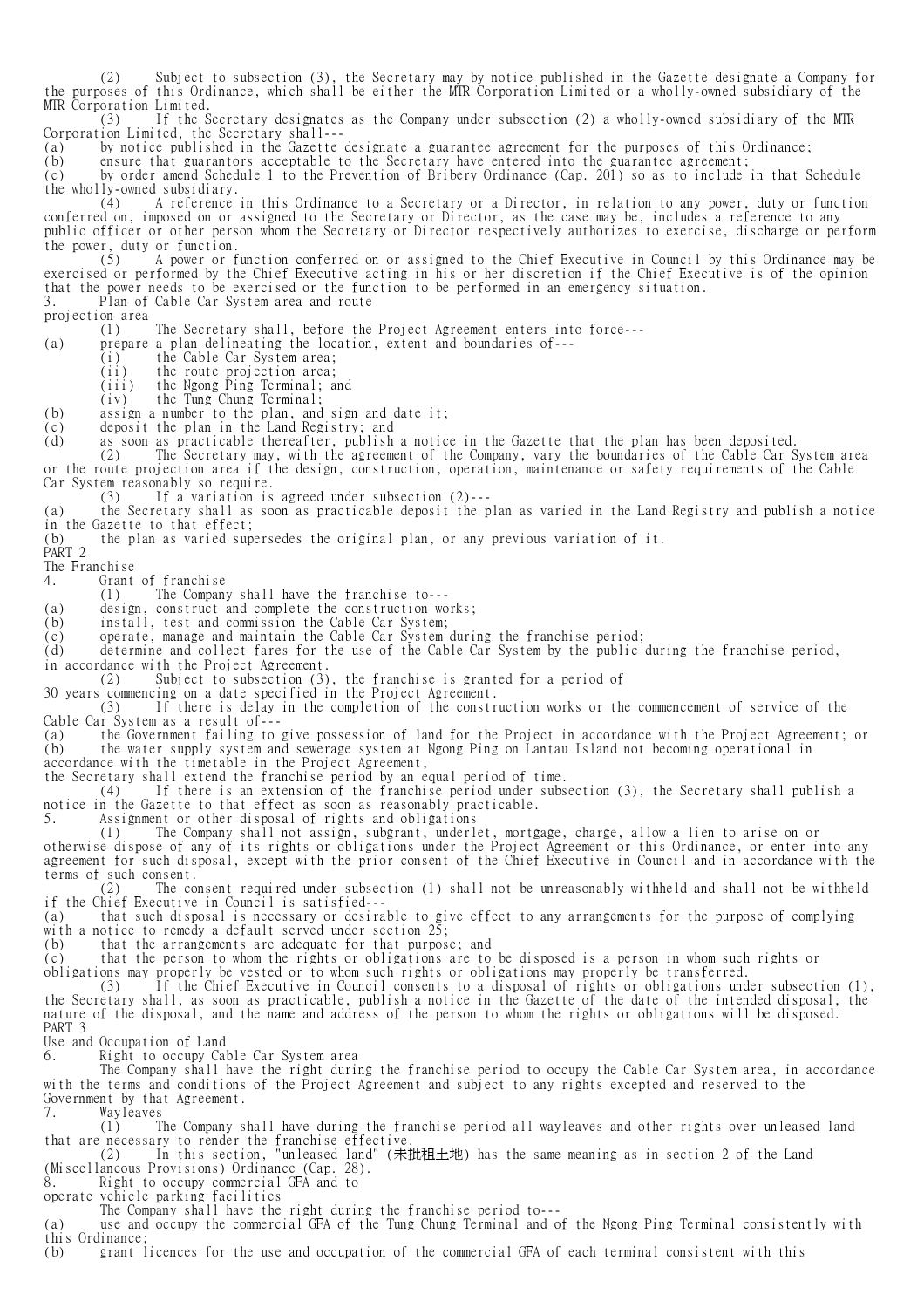Ordinance;<br>(c) de demand and collect fees for such licences; (d) operate vehicle parking facilities at each terminal and demand and collect fees for the use of such facilities; and (e) charge management fees, in accordance with the Project Agreement.<br>9. Reservation of rights Reservation of rights (1) This Ordinance does not confer on the Company any title, right or interest in any land except as specified in sections 6, 7 and 8 and under Part 4. (2) Except as otherwise provided in this Ordinance, the Land (Miscellaneous Provisions) Ordinance (Cap. 28) does not apply to the Cable Car System area. PART 4 Easements and Miscellaneous Land Matters 10. Statutory easements (1) Upon the commencement of the franchise period, the following easements are created in favour of the Company in respect of the land comprised in the route projection area--- (a) the right to place, operate, replace, maintain and retain one or more aerial ropeways above ground level across the land; (b) the right to carry out works required for the purposes of paragraph (a) and otherwise in connection with the Cable Car System; (c) the right to enter on and pass over the land with persons, vehicles or equipment, and to carry out any acts, necessary for or incidental to the exercise of the rights conferred by paragraphs (a) and (b). (2) The Company shall not place, construct, erect or retain any permanent structure, pole, mast or pylon on, over or under the land except pursuant to the rights conferred by subsection (1). (3) The easements created by this section are of full force and effect against all persons having any estate, right or interest in the land, without any consent, grant or conveyance. (4) The ownership of any thing is not altered by reason only that it is placed on, erected on or affixed to any land in exercise of rights and powers arising from or incidental to an easement created by subsection (1). (5) If, pursuant to an easement created by subsection (1), a person proposes to enter on land which is occupied, the person shall give the owner and occupier of the land at least 28 days' notice of the intention to do so. (6) In this section, "land" (土地) does not include unleased land as defined in section 2 of the Land (Miscellaneous Provisions) Ordinance (Cap. 28). 11. New easements If the route projection area is varied pursuant to section 3(2), the easements referred to in section 10(1) are created in favour of the Company in respect of any additional land comprised in the route projection area as varied, and the provisions of section 10 apply to that land from the date of publication of a notice in the Gazette under section  $3(3)(a)$ . 12. Notice of creation of easements (1) Once an easement is created in favour of the Company by section 10(1) or 11 the Secretary shall within 28 days--- (a) cause the easement to be registered in the Land Registry under the Land Registration Ordinance (Cap. 128); (b) give notice of the creation of the easement in accordance with this section.  $(2)$  The notice of the creation of an easement required by subsection (1)(b) shall be---(a) served on the person who was, at the date of the creation of the easement, the owner of the land to which the easement relates--- (i) by being affixed in a conspicuous position on the land; (ii) by delivery to the owner; or (iii) by registered post to the owner's last known postal address; (b) published--- (i) in Chinese and English in one issue of the Gazette; (ii) in one issue of a Chinese language daily newspaper circulating in Hong Kong; and (iii) in one issue of an English language daily newspaper circulating in Hong Kong; and (c) made available for inspection by the public free of charge, during normal opening hours, at such offices of the Government as the Secretary specifies. (3) A notice of the creation of an easement shall--- (a) describe the land and the easement and state that the easement has been created by this Ordinance; (b) state when the easement was created in favour of the Company; (c) state where and at what times a plan of the land may be inspected; (d) state the date on which and the manner in which service of the notice was effected; (e) state that claims for compensation may be submitted in writing to the Director not later than 12 months after the creation of the easement; and (f) state that if the parties fail to agree, claims for compensation will be determined by the Lands Tribunal. (4) In this section, "land" (土地) does not include unleased land as defined in section 2 of the Land (Miscellaneous Provisions) Ordinance (Cap. 28). 13. Compensation (1) When an easement over land is created by virtue of section 10(1) or 11, the Government becomes liable to pay compensation to the person who at the date of creation of the easement is the owner of the land, in respect of any diminution of the value of the owner's estate, right or interest in the land as a result of the easement. (2) A person who wishes to claim compensation under this section shall send written particulars of the claim to the Director, not later than 12 months after the creation of the easement, setting out--- (a) the name of the claimant and an address for service of notices; (b) the nature of the claimant's interest in the land; (c) the loss or damage sustained;<br>(d) the amount of the claim; and the amount of the claim; and (e) how the amount is calculated. (3) The Director may request the claimant to provide further particulars of and in support of the claim or any item of it. If such particulars are not provided within one month of the request, or within any further period the Director allows in writing, the claim or the item of the claim, as the case may be, must be rejected and subsection (4) will not apply to it.<br>(4) The  $\Gamma$ 

The Director shall, within 6 months after receiving a claim under subsection (2), or, if the Director has requested further particulars under subsection (3), within 6 months after receiving the particulars, notify the claimant in writing that the Director---

(a) admits the whole claim;<br>(b) rejects the whole claim

rejects the whole claim, with brief reasons for the rejection; or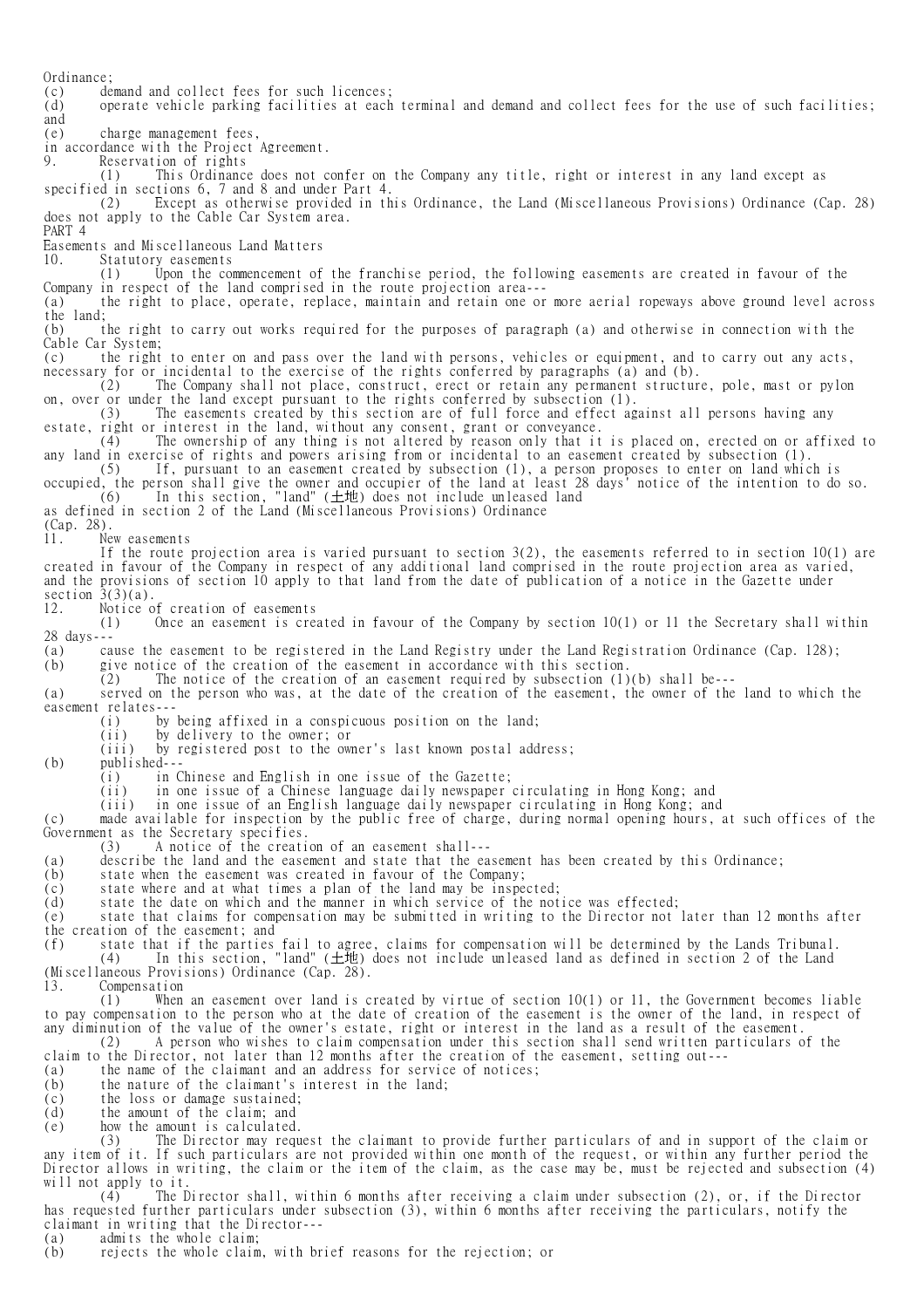(c) admits a specified part of the claim and rejects the remainder, with brief reasons for the rejection.<br>(5) If the Director rejects a claim or any part of it, the Director may---

If the Director rejects a claim or any part of it, the Director may---

(a) offer in writing to the claimant a sum the Government is willing to pay in full and final settlement of the claim or any part of it, with costs to be agreed; or

(b) if an offer under paragraph (a) is not made, or is not accepted within one month of being made, commence proceedings in the Lands Tribunal to have the claim, or so much of it as is then in dispute, determined in accordance with this Ordinance.<br> $(6)$  If t

 (6) If the claimant and the Director fail to reach agreement on compensation within 7 months after receipt by the Director of the claim under subsection (2), or of any further particulars requested under subsection (3), either the claimant or the Director may, not later than 60 days after the expiration of that period, submit the claim to the Lands Tribunal for determination in accordance with this Ordinance.<br>(7) The Lands Tribunal has iurisdiction to determine the

The Lands Tribunal has jurisdiction to determine the amount of any compensation payable and, subject to subsection (8), to apply the provisions of the Lands Tribunal Ordinance (Cap. 17) in the determination of the claim. (8) In determining the amount of the compensation, no account is to be taken of---

(a) any expectation or probability of the grant, renewal or continuance by the Government or any person of any licence, permission, lease or permit of any kind;

(b) any use of the land which is not in accordance with the terms of the Government lease under which the land is held.

 (9) No action, claim or proceeding lies or may be brought against the Government, the Company or any other person to recover compensation in respect of any loss or damage arising out of the creation of an easement by section 10(1) or 11, or the exercise of any rights pursuant to such an easement, except as provided for by this section.

 (10) In this section, "value" (價值) means the open market value of the land, assessed as at the date of the creation of the easement.

14. Entry on land in emergency

 (1) If an emergency arises or is reasonably apprehended in connection with the Cable Car System, the Company may enter on any land in order to prevent the emergency, or to mitigate the effects of the emergency, and may do all such things and take on the land all such persons, vehicles and equipment as are necessary for the purpose. (2) If the Company intends to enter on any land pursuant to subsection (1) it shall, before the intended

entry---

(a) give to the owner of the land a notice of its intention and of the right to compensation under subsection (4); and

(b) fix a copy of the notice in a conspicuous position on the land.

 (3) If it is not practicable for the Company to comply with subsection (2) before entering on the land, the Company shall, as soon as practicable after entry has been made---

(a) give to the owner of the land a notice that entry has been made and of the right to compensation under subsection (4); and

(b) fix a copy of the notice in a conspicuous position on the land.<br>(4) Any owner of land who suffers any loss or damage to the

Any owner of land who suffers any loss or damage to the land as a direct result of entry on the land by the Company pursuant to subsection (1) may claim from the Company compensation for loss or damage arising as a direct and reasonably foreseeable result of the entry.<br>(5) Subsections (2) to (7) of sections

Subsections (2) to (7) of section 13 govern the procedure for a claim against the Company under this section, except that---

(a) references in those subsections to "the Director" are to be read as references to "the Company";

(b) the reference in that subsection  $(5)(a)$  to "the Government" is to be read as a reference to "the Company"; (c) the period of 12 months specified in that subsection (2) as the period for written particulars of the claim to

be sent is reduced to 3 months after the date of entry on the land.

(6) In this section, "land" (土地) does not include unleased land

as defined in section 2 of the Land (Miscellaneous Provisions) Ordinance

(Cap. 28), unless it is occupied under Part II of that Ordinance.

Resumption of land

 Any resumption of land by the Government for the Cable Car System is deemed to be resumption for a public purpose within the meaning of section 2 of the Lands Resumption Ordinance (Cap. 124).

PART 5

Financial Provisions

16. Royalty payments

 (1) The Company shall pay to the Government, in respect of the operation of the Cable Car System, a royalty at a rate, at times, and for a period as specified in the Schedule.

 (2) If the franchise is assigned under section 5(1) to any person other than a wholly-owned subsidiary of the MTR Corporation Limited, the Secretary may by notice published in the Gazette amend the Schedule. (3) Section 34 of the Interpretation and General Clauses Ordinance (Cap. 1) does not apply to a notice published under subsection (2).

17. Records in relation to royalty

 (1) For the purpose of ascertaining the amount of the royalty which is payable under section 16, the Company shall---

(a) provide a system for evidencing to the satisfaction of the Financial Secretary the number of fare-paying passengers on the Cable Car System in each direction;

(b) permit the Financial Secretary, or any person authorized in writing by the Financial Secretary, to make all reasonable tests and checks to satisfy himself or herself as to the integrity of the system;

(c) permit the Financial Secretary, or any person authorized in writing by the Financial Secretary, at all

reasonable times to inspect and make copies of the records evidencing the payment of fares on the Cable Car System. (2) Nothing in subsection (1) requires the Company or any other person to produce any document or provide any information which the Company or that other person could not be compelled to produce or provide in civil proceedings in the High Court.

 (3) Before disclosing to any person outside the Government any information obtained pursuant to subsection (1), the Financial Secretary shall inform the Company of the intention to do so. 18. Tax status of the Company

For the purpose of Part VI of the Inland Revenue Ordinance (Cap. 112), the Company is deemed to be the owner of

the Cable Car System for as long as the Company holds the franchise. 19. Financial penalties

 (1) Subject to subsection (2), if the Company persistently fails to comply with any requirement of this Ordinance or is in substantial breach of the Project Agreement, the Secretary may initiate the procedure set out in this section for imposing a financial penalty on the Company.

 (2) As the first step in the procedure, the Secretary shall notify the Company of the failure or breach, as the case may be, and, if it is capable of being remedied, give the Company a reasonable opportunity to comply with the requirement or remedy the breach.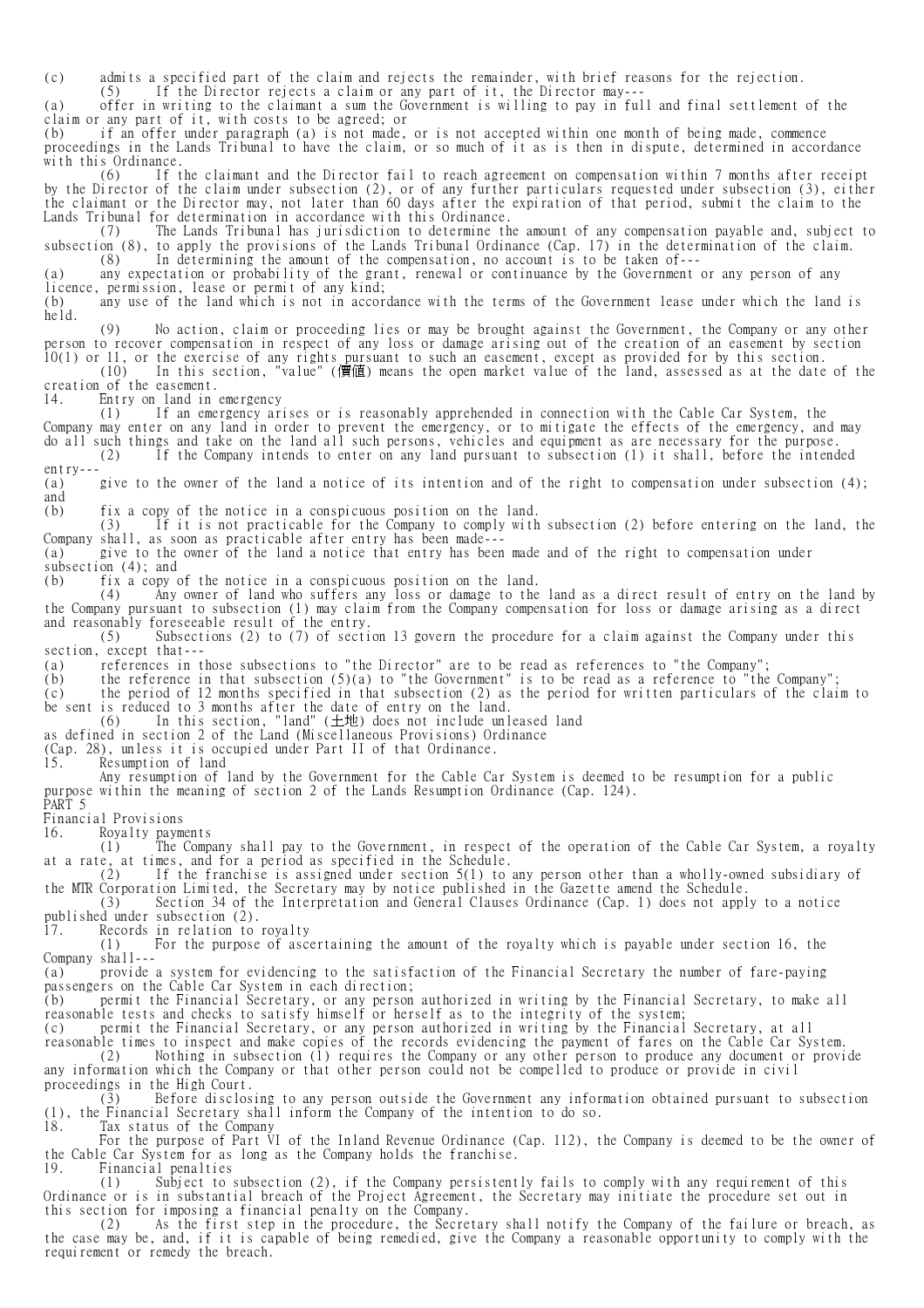(3) If the Secretary considers that a financial penalty ought to be imposed (because the failure or breach is not capable of being remedied, or is not remedied within a reasonable period), the Secretary shall inform the Company in writing of the proposed penalty and invite the Company to comment on it in writing.

 (4) Subject to subsection (5), the Secretary shall inform the Chief Executive in Council of the failure or breach, of the proposed financial penalty, and of the Company's comments, if any, and seek the approval of the Chief Executive in Council for the imposition of a financial penalty. The Chief Executive in Council may either approve the imposition of a penalty in a specified amount, or disapprove the imposition, in either case stating briefly the

reasons.  $(5)$ The approval of the Chief Executive in Council referred to in subsection (4) is not required for the imposition of a further financial penalty under subsection (7) for a continuing failure or breach.

 (6) If the Chief Executive in Council approves the imposition of a penalty in a specified amount, or if a further financial penalty is being imposed for a continuing failure or breach, the Secretary shall notify the Company in writing and require the Company to pay the penalty to the Government within 30 days after service of the notice.

 (7) If the failure or breach is capable of being remedied, the financial penalty that may be imposed on the Company is a sum not exceeding \$5,000, with a further penalty not exceeding \$5,000 for each day the failure or breach continues after the service of the notice under subsection (6).

 (8) If the failure or breach is by its nature not capable of being remedied, the financial penalty that may be imposed on the Company is a sum not exceeding---

(a) \$10,000 on the first occasion;

(b) \$25,000 on the second occasion;

 $(c)$  \$50,000 on the third or a subsequent occasion,

on which a penalty is imposed.<br>(9) For the purpose For the purpose of subsection (8), in deciding, as regards a particular failure or breach, whether it is the first, second, or third or subsequent occasion on which a financial penalty is being imposed, only occasions on which a financial penalty has been imposed for a failure or breach of the same type as the particular failure or breach

are to be taken into account.<br>(10) When consider When considering the imposition of a financial penalty on the Company under this section, the Chief Executive in Council shall not take into account any failure or breach which was considered for the purpose of a previous imposition of a financial penalty on the Company under this section, unless the Company has failed to pay the previous penalty or to remedy the previous failure or breach.

(11) A financial penalty imposed under this section is recoverable as a debt due to the Government.

 (12) Nothing in this section affects the power of the Chief Executive in Council to revoke the franchise pursuant to section 27.

 (13) For the purposes of this section, any dispute between the Company and the Secretary as to whether the Company has failed to comply with a requirement of this Ordinance or is in substantial breach of the Project Agreement, if not resolved by mutual agreement or mediation, is to be resolved by arbitration as provided for in the Project Agreement.<br>(14)

Subsection (13) does not apply to the amount of a financial penalty imposed under this section, but the amount must be proportionate and reasonable in relation to the failure or breach. PART 6

Ancillary Legal Provisions

20. Application of Buildings Ordinance

 In relation to land occupied by the Company for the construction, operation and maintenance of the Cable Car System, the Buildings Ordinance (Cap. 123) applies as follows---

(a) for the purpose of section 41(1)(a) of that Ordinance, buildings constructed on the land are not to be regarded as belonging to the Government;

(b) for the purpose of section  $41(1)(ba)$  of that Ordinance, the land is not to be regarded as unleased land; (c) for all purposes of that Ordinance, the Company is to be regarded as the owner of the land and of buildings constructed on it.<br>21. Installati

Installation of utilities in Cable Car System area

 (1) Subject to subsection (3), before installing any utility in the Cable Car System area, the provider of a utility (other than the Company) shall obtain the written consent of the Company.

(2) The consent required by subsection (1)---

(a) shall not be withheld unless the Company reasonably considers that the installation of the utility may adversely affect the safety of persons using or operating the Cable Car System or working in the Cable Car System area, or the efficient operation of the Cable Car System;

(b) may be granted subject to reasonable conditions.

(3) This section does not apply to the placement and maintenance of a telecommunications line or a

radiocommunications installation by the Telecommunications Authority or by a licensee authorized by the

Telecommunications Authority pursuant to section 14 of the Telecommunications Ordinance (Cap. 106).

22. Power to make bylaws

 (1) The Company may make bylaws, consistent with this Ordinance, for all or any of the following matters--- (a) controlling and regulating the conduct of members of the public on the carrier and in the Cable Car System area;

(b) providing a system for evidencing (whether by issue of tickets or otherwise) the payment of fares by passengers on the Cable Car System;

(c) providing for the custody and return or disposal of property found on the carrier and in the Cable Car System area;

(d) protecting any property of the Company in the Cable Car System area, and the carrier and ropes, from damage or interference;

(e) controlling unauthorized advertising on the Cable Car System;

(f) any other matter, whether similar to the foregoing or not, which relates to the control, operation and management of the Cable Car System or to the safety of passengers and the System generally and which the Company

considers it is necessary or expedient to provide for.<br>(2) In subsection (1), "carrier" (運輸工員 (2) In subsection (1), "carrier" (運輸工具) has the same meaning as in the definition of "aerial ropeway" in section 2 of the Aerial Ropeways (Safety) Ordinance (Cap. 211).

(3) Bylaws made under subsection (1)(c) shall have due regard to the rights of owners of the property

concerned.<br> $(4)$ Bylaws made under subsection (1) may provide that a contravention of a specified provision is an offence and may prescribe a maximum penalty not exceeding a fine at level 2.

Bylaws made under subsection (1) are subject to the approval of the Legislative Council.

 (6) Printed copies of the bylaws must be kept at the registered office of the Company and at each terminal and made available to any person at a reasonable charge.<br>23. Company may prosecute, etc.

23. Company may prosecute, etc.

(1) An employee of the Company, or any person authorized in writing by the Company to do so, may ask any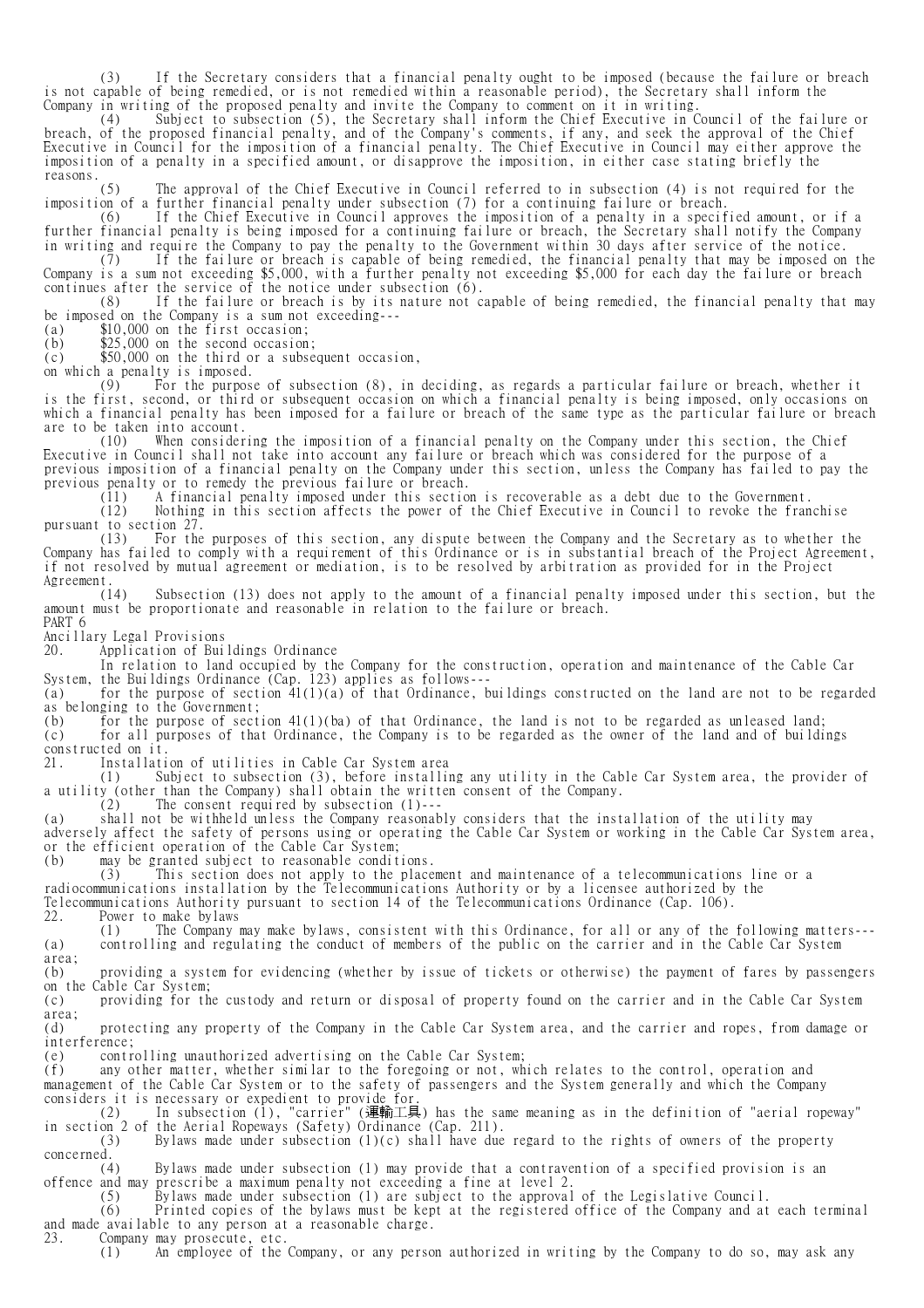person who is reasonably suspected of having contravened a bylaw made under section 22(1) to give the person's name and address for purposes of identification and, if a vehicle is involved in the offence, to give the name and address of the owner of the vehicle.

 (2) A person who fails to comply with a request made under subsection (1), or who gives a false name or address, commits an offence and is liable on summary conviction to a fine at level 2.

 (3) Without affecting any Ordinance relating to the prosecution of criminal offences, or the powers of the Secretary for Justice in relation to the prosecution of offences, a prosecution for an offence under this section or under the bylaws made under section 22(1) may be brought by and in the name of the Company. PART 7

Default and Termination of Franchise<br>24. Default

Default<br>(1) The Company will be in default if it fails, or there is a substantial likelihood of it failing, in any material respect to complete the construction works in accordance with the Project Agreement.

(2) The Company will be in default if it fails, or there is a substantial likelihood of it failing---

(a) to operate and maintain the Cable Car System in accordance with this Ordinance, the Aerial Ropeways (Safety) Ordinance (Cap. 211) and all other relevant legislation; or

(b) to discharge any of its other obligations under the Project Agreement,

and the failure, or likely failure, results, or is likely to result, in---

(c) a substantial breakdown of the Cable Car System;

(d) the death of or serious injury to persons travelling on the Cable Car System or being on the System premises; or

(e) significant danger to the safety of persons travelling on the Cable Car System or being on the System premises. (3) If there are guarantors, the Company will be in default if---

(a) the guarantors, having been called upon under the guarantee agreement, fail to respond to such call within a reasonable period; or

any guarantor is in material breach of any provision of the guarantee agreement and, if there is more than one guarantor, such breach has not been remedied by another guarantor or is incapable of being remedied. 25. Defaults capable of remedy

Defaults capable of remedy<br>(1) This section applies in the case of a default which appears to the Secretary to be capable of being remedied.

 (2) In the case of a default to which this section applies, the Secretary shall serve a notice requiring the Company to remedy the default or to take measures or make arrangements to the satisfaction of the Secretary to ensure that the default is remedied.<br>(3) A notice under subse

 (3) A notice under subsection (2) shall specify a period within which the default must be remedied, being a period reasonable in the circumstances and in any event not less than 28 days.<br>(4) If the Company considers that it will need more time to remedy

If the Company considers that it will need more time to remedy the default than is specified in the notice under subsection (2), it may in writing apply to the Secretary for an extension of the time, with reasons, and the Secretary may allow such further time as appears to the Secretary to be reasonable in the circumstances.

(5) If there is a guarantee agreement, a notice under subsection (2) shall be served---

(a) in the case of a default arising before the discharge date, on the Company, the guarantors and any agent appointed under subsection (6);

(b) in the case of a default arising on or after the discharge date, on the Company and any agent appointed under subsection  $(6)$ .

 (6) Any financier or, if a financier is a member of a consortium of financiers, the consortium, may appoint an agent in Hong Kong for the purpose of subsection (5) and shall notify the Secretary of the name and address in Hong Kong of the agent for the purpose of service of a notice under that subsection.

 (7) The arrangements referred to in subsection (2) may include arrangements for the disposal of the rights and obligations of the Company to another person in accordance with section 5.

26. Notice of intention to revoke franchise

(1) This section applies if---

(a) the Secretary reports to the Chief Executive in Council that the Company has failed to comply with a notice to remedy a default served in accordance with section 25; or

(b) it appears to the Chief Executive in Council that there is a default which is not capable of being remedied.

 (2) In the case described in subsection (1)(a) (failure to comply with a section 25 notice), if it appears to the Chief Executive in Council that---

(a) the default is still capable of being remedied; and

(b) the notice which should have been served under section 25(2) was not properly served; or

(c) the terms of the notice served were unreasonable,

the Chief Executive in Council may direct the Secretary to serve a notice, or further notice, under section 25(2), in terms specified by the Chief Executive in Council, whereupon the provisions of section 25 and this section apply.

 $(3)$  In the case described in subsection  $(1)(a)$ , if it appears to the Chief Executive in Council that---

(a) the default is no longer capable of being remedied; or

(b) a notice was properly served under section 25(2) and has not been complied with,

the Chief Executive in Council may direct the Secretary to issue a notice requiring the Company to show cause why an order should not be made under section 27.

 (4) In the case described in subsection (1)(b) (default not capable of being remedied) the Chief Executive in Council may direct the Secretary to issue a notice requiring the Company to show cause why an order should not be made under section 27.<br>(5) If the

If there is a guarantee agreement, a notice issued under subsection  $(3)$  or  $(4)$  shall be served--

(a) in the case of a default arising before the discharge date, on the persons specified in section  $25(5)(a)$ ;

(b) in the case of a default arising on or after the discharge date, on the persons specified in section 25(5)(b). (6) A notice issued under subsection (3) shall specify whether it is issued in relation to paragraph (a) or (b) of that subsection and---

(a) if issued in relation to that paragraph (a), shall specify the nature of the default;

if issued in relation to that paragraph (b), shall give particulars of the notice to remedy a default referred to in section 25(2) and brief particulars of the report of the Secretary under subsection (1).

(7) A notice issued under subsection (4) shall specify the nature of the default.

 (8) If a notice is issued under subsection (3) or (4), any person to whom it is issued, or any other person who is a shareholder of the Company or a financier may, within 28 days after the issue of the notice, or within any further period the Chief Executive in Council allows, make written representations to the Chief Executive in Council to show cause why an order should not be made under section 27.<br>27. Order of revocation Order of revocation

(1) If satisfied---

(a) that the procedure prescribed by section 26 has been followed;<br>(b) that sufficient cause has not been shown why an order under the

that sufficient cause has not been shown why an order under this section should not be made; and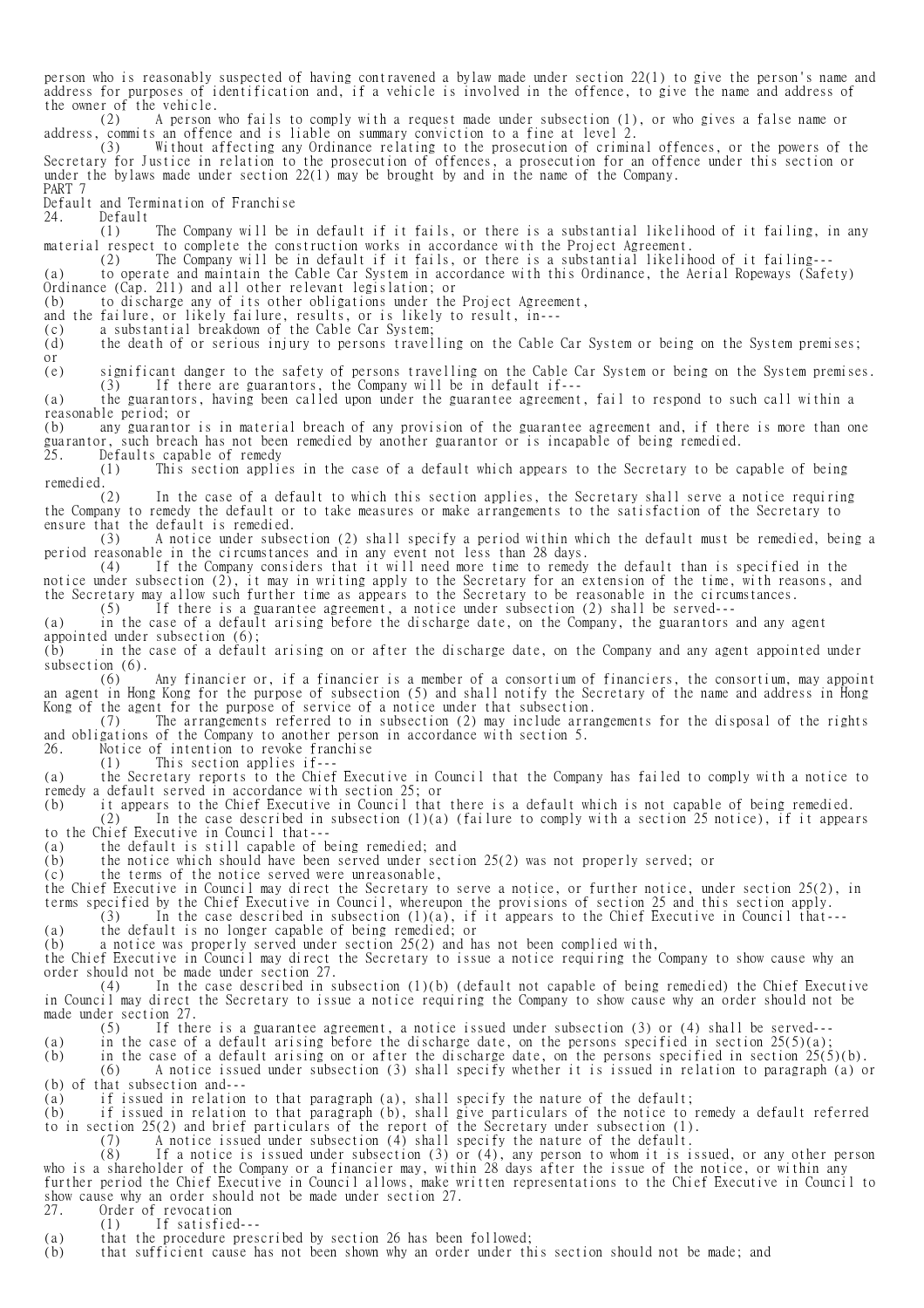(c) that it is just and reasonable to do so,

the Chief Executive in Council may, subject to subsection (3), by order revoke the franchise.

In exercising the power under subsection  $(1)$ , the Chief Executive in Council shall take into consideration---

(a) the extent to which the default was or is occasioned by circumstances beyond the control of the Company;<br>(b) any representations made under section 26(8). any representations made under section  $26(8)$ .<br>(3) If the proposed revocation relates to

If the proposed revocation relates to a matter in respect of which arbitration proceedings have commenced, the Chief Executive in Council shall not make an order under subsection (1) until the determination or, where appropriate, the abandonment of the arbitration proceedings.

(4) An order made under subsection (1) shall be served---

(a) if there is a guarantee agreement and the default arises prior to the discharge date, on the Company and the guarantors;

(b) in any other case, on the Company.

 (5) An order made under subsection (1) shall be published in the Gazette as soon as practicable after being made but shall take effect on the date specified in the order.

 (6) Section 34 of the Interpretation and General Clauses Ordinance (Cap. 1) does not apply to an order made under subsection (1).

28. Termination of franchise

 (1) Except to the extent necessary to give effect to sections 29 and 30, the franchise and all rights and obligations of the Company under this Ordinance terminate on---

(a) the commencement of the voluntary winding up of the Company;

(b) the making of a winding-up order in respect of the Company;

(c) the revocation of the franchise under section 27; or

(d) the expiry of the franchise period,

whichever first occurs.

 (2) Upon the termination of the franchise, the assets of the Company referred to in section 32, together with the easements created by sections  $10(1)$  and 11 and the rights conferred by sections 6, 7, 8 and 14, vest in the Government.

29. Consequences of termination

(1) Upon the termination of the franchise, the Company remains liable for---

(a) effecting any repairs to the assets which the Secretary considers are reasonably required and of which the Secretary has given written notice to the Company in accordance with subsection (3);

(b) settling accounts with the Government in respect of royalty payable under section 16 and any other sums payable to the Government under the Project Agreement;

(c) any other obligations of the Company under this Ordinance or the Project Agreement which have not been satisfied and of which the Secretary has given written notice to the Company not less than 30 days before the termination.

(2) Upon the termination of the franchise, the Company shall---

(a) if the construction works are not complete, bring the incomplete construction works, and the land on which they are situated, to a satisfactory condition in order to enable the construction works either to be continued or abandoned, as the Government decides;

(b) if the construction works are complete, ensure that the Cable Car System is in a safe condition so that it can be operated commercially by the Government or another person.

(3) A notice of repairs given under subsection (1)(a) shall---

(a) be given not less than 30 days before the termination;<br>(b) specify a time within which the repairs are to be effe

specify a time within which the repairs are to be effected, being a time reasonable in the circumstances.<br>(4) If the Company fails to discharge its obligations under subsection (1)(a) or (c) or (2), the Gove If the Company fails to discharge its obligations under subsection (1)(a) or (c) or (2), the Government

may perform them and the Company becomes liable to pay the expenses reasonably incurred by the Government in so doing. (5) If the termination of the franchise arises under section  $28(1)(a)$ , (b) or (c), the Government shall pay to the Company, in respect of the assets of the Company which vest in the Government under section 28(2), an amount, calculated in accordance with the Project Agreement, which represents the residual value of those assets at the time of

the vesting. (6) In determining the value of the assets for the purpose of subsection (5), there shall be deducted from what would otherwise be the residual value of those assets-

(a) any sums payable to the Government under subsection (1)(b);

(b) any costs reasonably incurred by the Government as a result of or incidental to the termination of the

franchise, including but not limited to the expenses referred to in subsection (4).

(7) Any dispute between the Company and the Government as to---

(a) the amount, if any, payable by the Company to the Government under subsection (1) or (4); or

(b) the amount, if any, payable by the Government to the Company under subsection (5),

if not resolved by mutual agreement or mediation, is to be resolved by arbitration as provided for in the Project Agreement.

30. Consequences of expiry of franchise period

 Upon the termination of the franchise by expiry of the franchise period, no compensation is payable by the Government to the Company except for the residual value, calculated in accordance with the Project Agreement, of any thing which---

(a) forms part of the assets purchased by the Company;

(b) was purchased with the agreement of the Financial Secretary within the 5 years immediately preceding the expiry of the franchise period; and  $(c)$  is owned by the Compa

(c) is owned by the Company on the expiry date.<br>31. Government not liable for Company's debts

31. Government not liable for Company's debts

 The vesting of the assets of the Company in the Government under this Part does not make the Government liable for any debts of the Company.

32. Meaning of "assets"

In this Part---<br>"assets" (資產) means--

(資產) means---

(a) the Cable Car System;

(b) all buildings, machinery, plant and equipment which form part of the Cable Car System or are ancillary to the construction, operation and maintenance of the System; and

(c) spare parts and special tools as defined in the Project Agreement.

PART 8

Miscellaneous 33. Arbitration

(1) Any dispute between the Company and the Government regarding---<br>(a) a default decision: or

a default decision: or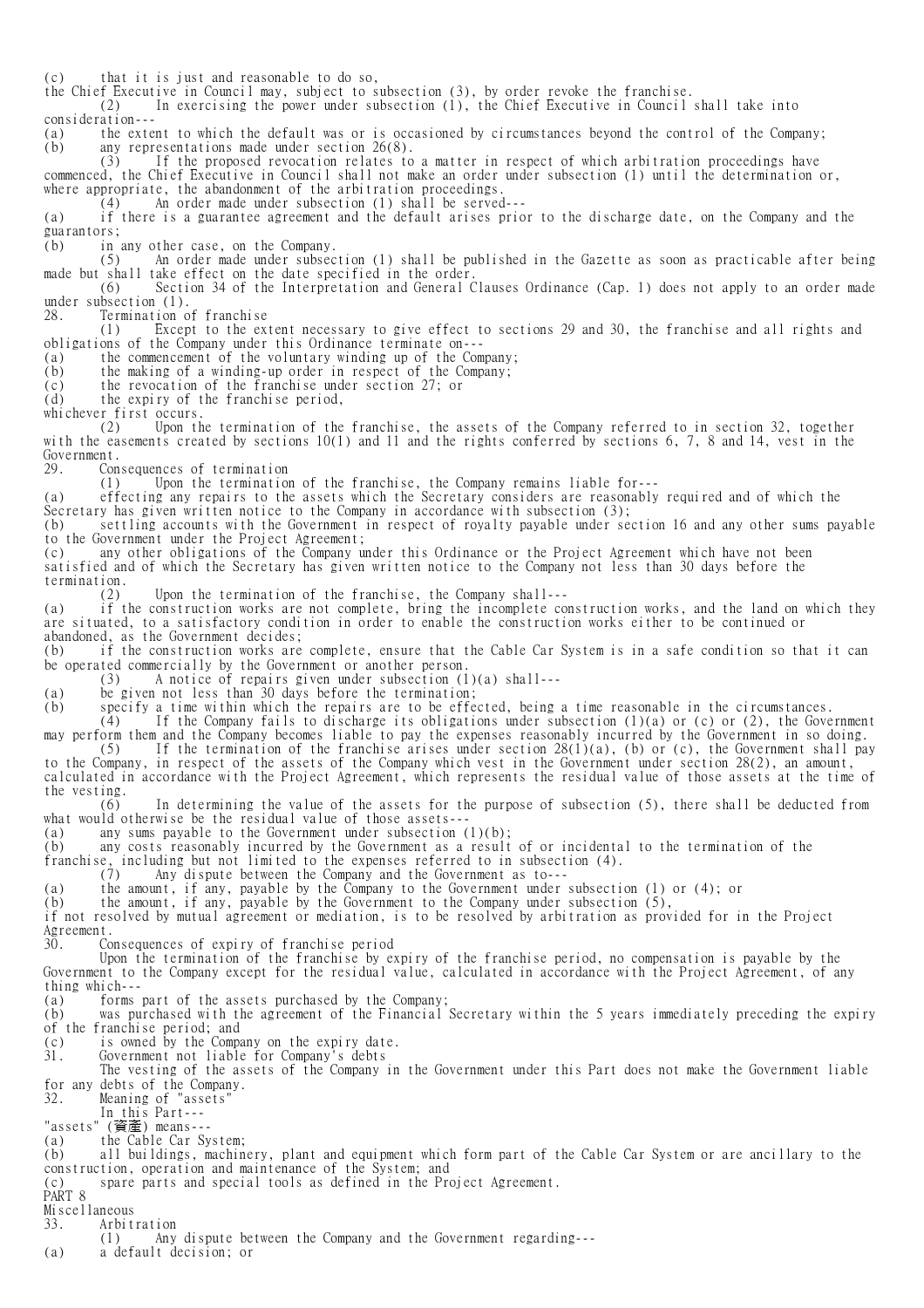(b) the operation of the Project Agreement,

if not resolved by mutual agreement or mediation, is to be resolved by arbitration as provided for in the Project Agreement.  $(2)$ 

In this section, "default decision" (失責行爲決定) means a decision that the Company is in default in terms of section 24, but does not include---

(a) a decision relating to the application of the Aerial Ropeways (Safety) Ordinance (Cap. 211) or to regulations made or codes of practice issued under it;<br>(b) a decision relating to the safety

(b) a decision relating to the safety of the Cable Car System generally;

(c) a decision of the Secretary to serve a notice to remedy a default under section 25.

(3) This section is in addition to the provisions for arbitration in sections 19(13) and 29(7).

34. Directions by Chief Executive in Council

 (1) If the Company gives notice of its intention to commence arbitration proceedings concerning a decision in respect of which arbitration is available under this Ordinance or the Project Agreement, it may, within 28 days beginning on the date on which it gives the notice, apply to the Chief Executive in Council in writing to issue directions as described in subsection (2).

 (2) On an application under subsection (1) in respect of a decision, the Chief Executive in Council may issue directions with regard to the enforcement of the decision pending the determination or abandonment of the arbitration proceedings.

 (3) A decision which has been referred to the Chief Executive in Council under subsection (1) may be enforced pending the determination or abandonment of the arbitration proceedings, but subject to directions issued under subsection (2).<br>35. Certificate a

Certificate as to moneys owing to Government

 A certificate duly signed by or on behalf of the Financial Secretary as to the amount of money owing to the Government by any person under this Ordinance is sufficient evidence of that amount.

36. Non-derogation from Government's rights

 (1) Nothing in this Ordinance or the Project Agreement affects the rights of the Government, its servants or agents, to enter on any land affected by the construction works or to do anything which it or they might have done if those works had not been undertaken, except to the extent that the exercise of such rights is limited by any express provision of this Ordinance or the Project Agreement or by necessary implication from those provisions.<br>(2) Subsection (1) does not entitle the Government, its servants or agents, to exercise any

Subsection (1) does not entitle the Government, its servants or agents, to exercise any rights referred to in that subsection in a manner which would derogate from any rights granted to the Company under this Ordinance or the Project Agreement.

37. Limitation of liability

(1) No liability is incurred by the Government or any public officer by reason only of the fact that---

(a) the construction works are carried out in accordance with this Ordinance and the Project Agreement; (b) the construction works are subject to the inspection or approval of a public officer under this or any other

Ordinance. (2) A breach of a duty imposed on the Company by this Ordinance does not give rise to any civil liability, but the Company remains liable for negligence or any other cause of action which arises independently of such a breach, whether or not in the circumstances there might also be such a breach.

38. Offence to obstruct Company

 A person who wilfully and without reasonable excuse obstructs or interferes with the lawful exercise by the Company or its officers, servants or authorized persons of the rights exercisable by the Company under this Ordinance commits an offence and is liable to a fine at level 3 and to imprisonment for 3 months. PART 9

Consequential Amendments

Lands Tribunal Ordinance

39. Ordinances under which matters may be submitted to the Tribunal for determination

The Lands Tribunal Ordinance (Cap. 17) is amended in the Schedule by adding---

" of 2003. Tung Chung Cable Car Ordinance.".

Schedule [s. 16] Royalty

1. The royalty payable by the Company to the Government is \$1.00 for every single or return journey taken on the Cable Car System by a fare-paying passenger.

2. For the purpose of section 1, 2 one-way trips comprising a round trip constitute 2 single journeys.

3. The royalty is payable every 6 months in arrears, in accordance with the Project Agreement.

4. The royalty remains payable until termination of the franchise under section 28 of the Ordinance.

Explanatory Memorandum

 The purpose of this Bill is to grant and regulate a franchise for the operation of a Cable Car System linking Tung Chung and Ngong Ping on Lantau Island on a "build, operate, transfer" ("BOT") basis. The Bill also grants ancillary rights and provides for the payment of royalty and for related matters.

2. The Bill if enacted will grant to the MTR Corporation Limited, or to a wholly-owned subsidiary of the MTR Corporation Limited ("the Company"), a 30-year franchise to design, construct, operate and maintain a cable car system from Tung Chung town centre up to the Ngong Ping plateau. The Secretary for Economic Development and Labour ("Secretary") will be required to gazette a plan of the cable car system area and of the route projection area before the Ordinance comes into force.

3. Upon commencement of the franchise period, the Company will be free to determine and collect fares for the use of the cable car system, and to license commercial operations at each of the terminals. A royalty of \$1 per journey for each fare-paying passenger will be payable by the Company to the Government.

4. The Bill provides for the grant to the Company of wayleaves over unleased land and of easements over leased land needed for the operation of the cable car system. It also provides for entry on land in an emergency and for the payment of compensation for leased land affected by the construction and operation of the system.

5. The construction and operation of the cable car system will be governed by a Project Agreement to be entered into between the Company and the Government. The Buildings Ordinance (Cap. 123) and the Aerial Ropeways (Safety) Ordinance (Cap. 211) will also apply to the system.

6. The Bill provides for the imposition of financial penalties on the Company in the event of persistent breaches of its obligations under the Ordinance or the Project Agreement. A more serious sanction is the service of a default notice, failure to comply with which can lead to a revocation of the franchise by the Chief Executive in Council. Disputes about factual matters, if not resolved by mutual agreement or mediation, are to be resolved by arbitration.

7. At the conclusion of the franchise period, or on the earlier termination of the franchise, the cable car system will become the property of the Government. Provision is made for the reimbursement by the Company of the cost of repairs specified by the Secretary and for the reimbursement by the Government to the Company of the residual value of the assets which revert to the Government.

8. Clause 22 of the Bill gives the Company power to make bylaws needed for the safe and efficient operation of the cable car system. The Bill also contains ancillary provisions relating to financial records, installation of utilities,